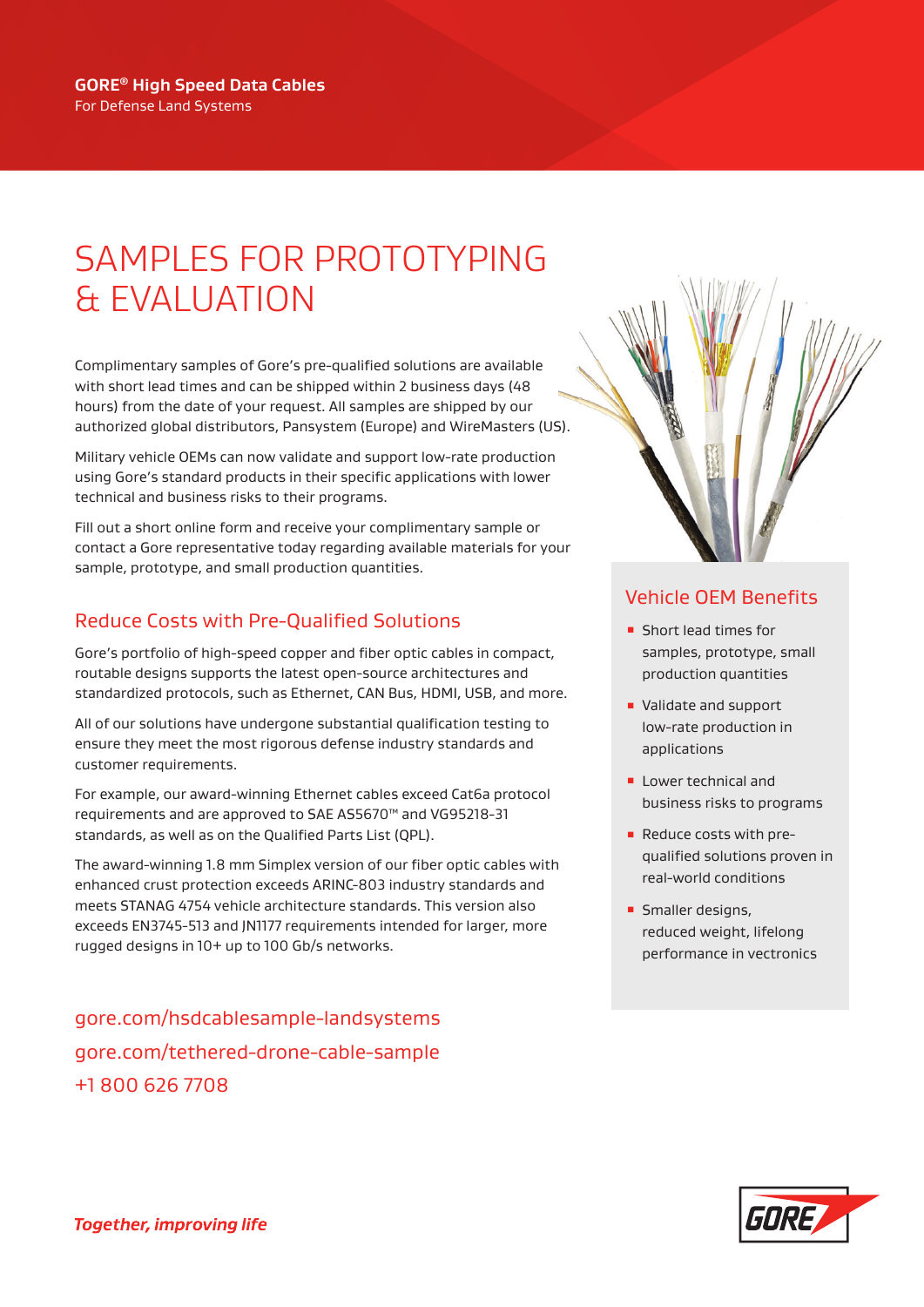For Defense Land Systems

# Gore's Standard Copper Cables

| Cable Type/           |                                 | <b>Standard</b><br>Impedance | Gore               |                       |
|-----------------------|---------------------------------|------------------------------|--------------------|-----------------------|
| Protocol              | <b>Construction</b>             | <b>Ohms</b>                  | <b>Part Number</b> |                       |
|                       | 4 Pairs (24 AWG)                | 100                          | GSC-01-85237-VG    |                       |
|                       | 4 Pairs (24 AWG)                | 100                          | RCN9034-24         |                       |
| Ethernet (Cat5e/6/6a) | 4 Pairs (26 AWG)                | 100                          | RCN9047-26         |                       |
|                       | 4 Pairs (28 AWG)                | 100                          | RCN9034-28         | Ethernet (4 Pairs)    |
|                       | 4 Pairs (24 AWG)                | 100                          | RCN8966-24         |                       |
|                       | 4 Pairs (26 AWG)                | 100                          | RCN8966-26         |                       |
| Ethernet (Cat5e)      | 2 Pairs (26 AWG)                | 100                          | RCN9133-26         |                       |
|                       | Quadrax (24 AWG)                | 100                          | GSC-03-84608-00    | Ethernet (2 Pairs)    |
| Ethernet (Cat5e)      | Quadrax (26 AWG)                | 100                          | GSC-03-84820-00    |                       |
|                       | Quadrax (24 AWG)                | 100                          | <b>RCN8752</b>     |                       |
| Quadrax (Speciality)  | Quadrax (26 AWG)                | 100                          | <b>RCN8982</b>     | Ethernet (Quadrax)    |
|                       | Quadrax (28 AWG)                | 100                          | <b>RCN8973</b>     |                       |
|                       | Single Pair (22 AWG)            | 100                          | GSC-03-85203-VG    |                       |
|                       | Single Pair (20 AWG)            | 100                          | DXN2600            |                       |
|                       | Single Pair (22 AWG)            | 100                          | DXN2601            |                       |
| Shielded Twisted Pair | Single Pair (24 AWG)            | 100                          | DXN2602            | Quadrax (Specialty)   |
|                       | Single Pair (26 AWG)            | 100                          | DXN2603            |                       |
|                       | Single Pair (28 AWG)            | 100                          | DXN2604            |                       |
|                       | Single Pair (30 AWG)            | 100                          | DXN2605            |                       |
|                       | Single Pair (32 AWG)            | 100                          | DXN2606            | Shielded Twisted Pair |
| <b>CAN Bus</b>        | Single Pair (24 AWG)            | 120                          | GSC-03-84793-VG    |                       |
|                       | Single Pair (24 AWG)            | 120                          | GSC-03-85752-24D   |                       |
|                       | Data/Power (22 AWG)             | 90                           | RCN8800-22D-22P-H  |                       |
| USB (2.0)             | Data (24 AWG)<br>Power (22 AWG) | 90                           | RCN8800-24D-22P-H  | CAN Bus               |
|                       | Data (26 AWG)<br>Power (24 AWG) | 90                           | RCN8800-26D-24P-H  |                       |
| USB (3.0)             | Data (26 AWG)<br>Power (22 AWG) | 90                           | GSC-01-85201-VG    | <b>USB</b>            |
| USB (3.1)             | Data (26 AWG)<br>Power (24 AWG) | 90                           | GSC-03-84761-24D   |                       |
| HDMI (2.0)            | Hybrid                          | 100                          | <b>RCN9121</b>     | HDMI                  |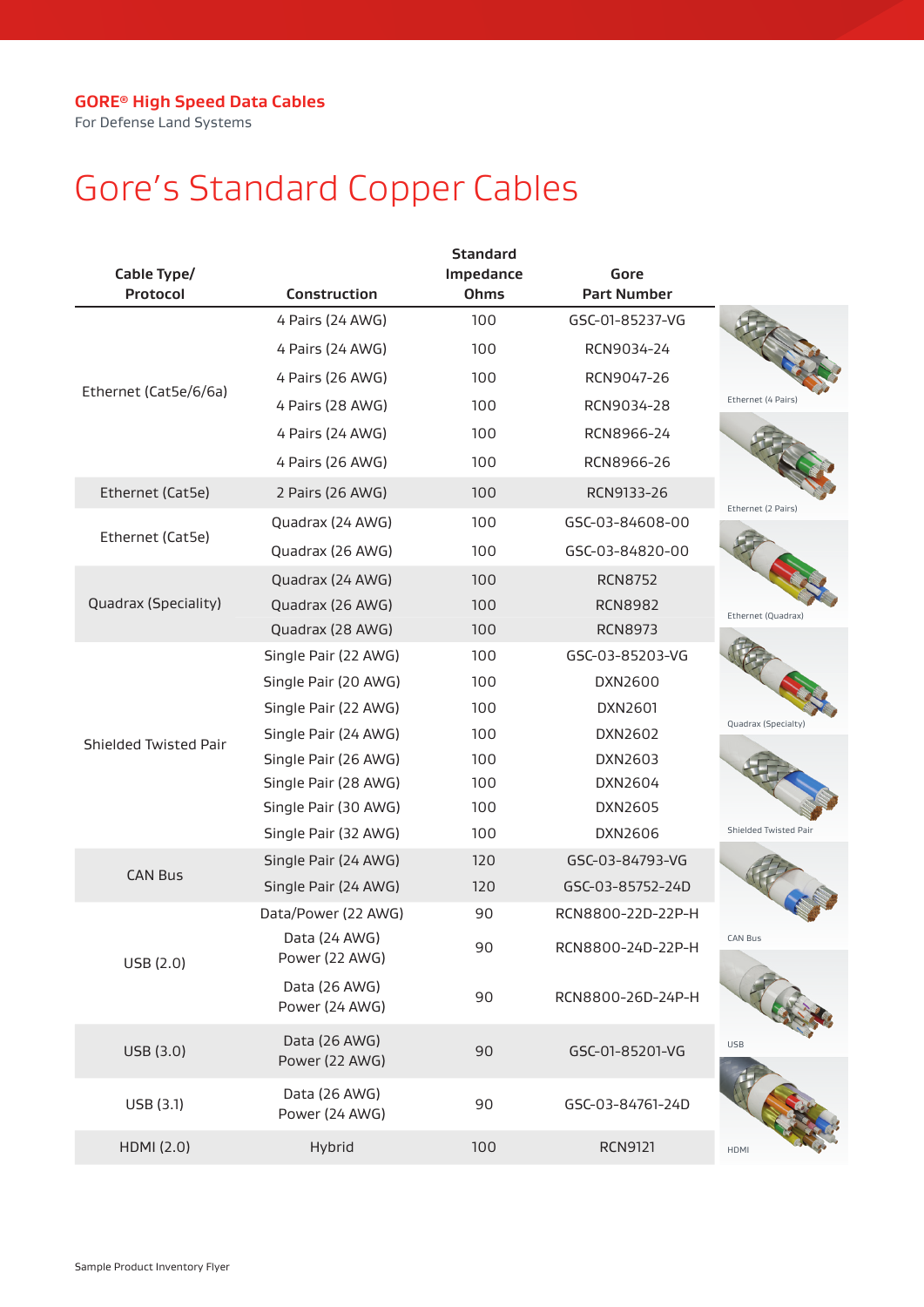## Gore's Standard Fiber Optic Cables

| Cable Type/<br>Protocol | <b>Construction</b>            | Core/Cladding/Coating    | Gore<br><b>Part Number</b>   |                 |
|-------------------------|--------------------------------|--------------------------|------------------------------|-----------------|
|                         | 1.8 mm, OM1                    | 62.5/125/245             | GSC-13-84640-07              |                 |
| Simplex                 | 1.8 mm, OM2                    | 50/125/245               | GSC-13-84639-07              |                 |
|                         | 1.8 mm, OM3                    | 50/125/245               | GSC-13-84943-07              |                 |
|                         | 1.8 mm, OM4                    | 50/125/245               | GSC-13-85423-07              | 1.8 mm Simplex  |
| <b>Simplex</b>          | 1.2 mm, OM2                    | 50/125/250               | <b>FON1307</b>               |                 |
| Simplex                 | 900 micron, OM1                | 62.5/125/245             | GSC-13-85067-00              |                 |
| <b>Ribbon</b>           | 12 fiber, OM2<br>12 fiber, OM3 | 50/125/245<br>50/125/245 | FON1214/4/12<br>FON1256/4/12 | 12-Fiber Ribbon |

#### Gore's Standard Tethered Drone Cables

| Cable Type/<br><b>Protocol</b> | <b>Construction</b>                     | <b>Operating</b><br>Voltage<br><b>Vrms</b> | Core/<br>Cladding/<br>Coating | Gore<br><b>Part Number</b> |
|--------------------------------|-----------------------------------------|--------------------------------------------|-------------------------------|----------------------------|
| Power Pair                     | Single Pair (16 AWG)                    | 600                                        |                               | <b>RCN9186</b>             |
| Power Pair                     | Single Pair (20 AWG)                    | 600                                        |                               | <b>RCN9188</b>             |
| Power Pair                     | Single Pair (24 AWG)                    | 600                                        |                               | <b>RCN9190</b>             |
| Hybrid                         | Power Pair: 16 AWG<br>Fiber: 900 micron |                                            | 8/125/245                     | RCN9164                    |
| Hybrid                         | Power Pair: 20 AWG<br>Fiber: 900 micron |                                            | 8/125/245                     | RCN9166                    |
| Hybrid                         | Power Pair: 24 AWG<br>Fiber: 900 micron |                                            | 8/125/245                     | <b>RCN9168</b>             |